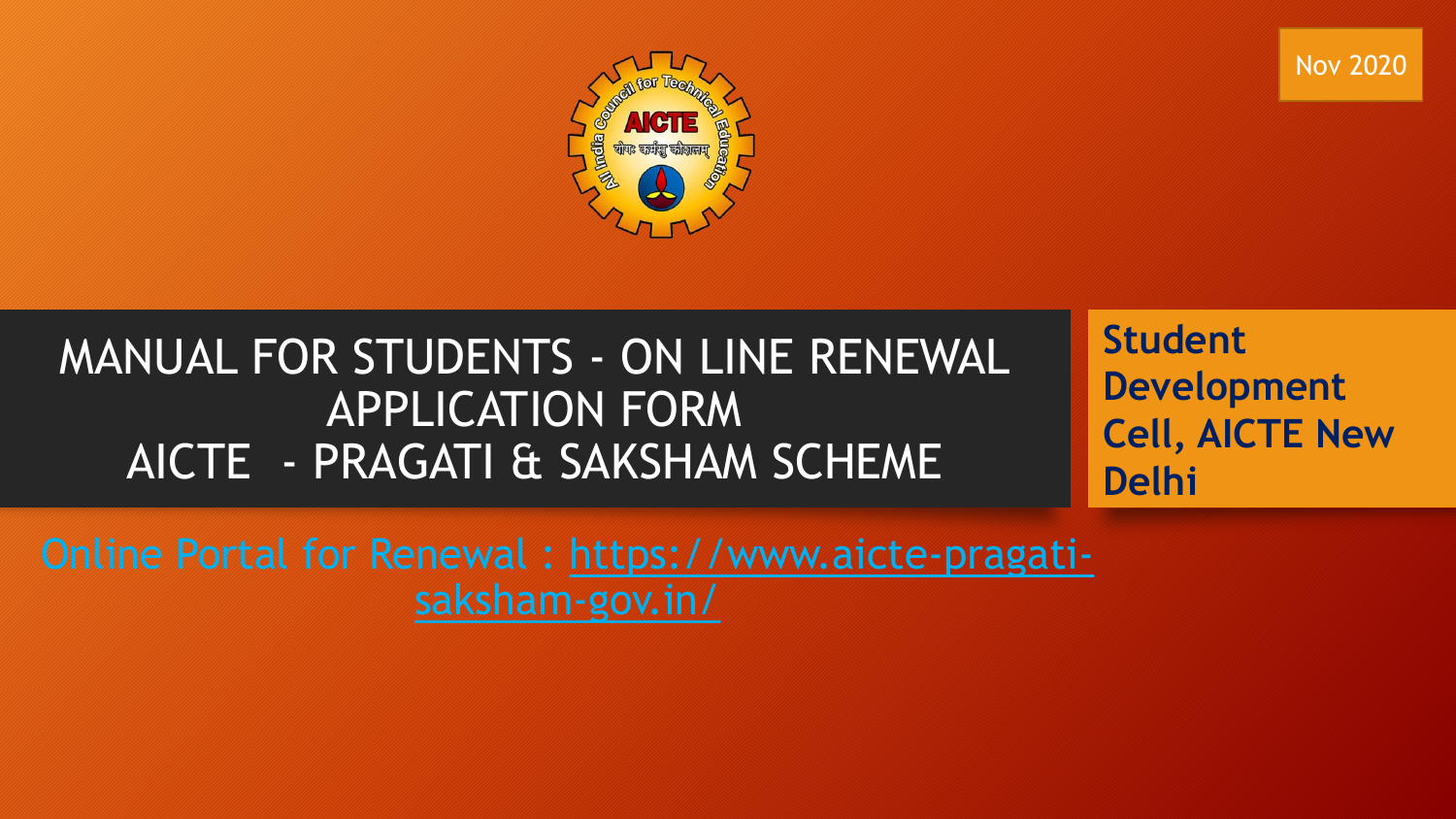# Flow of received scholarship forms

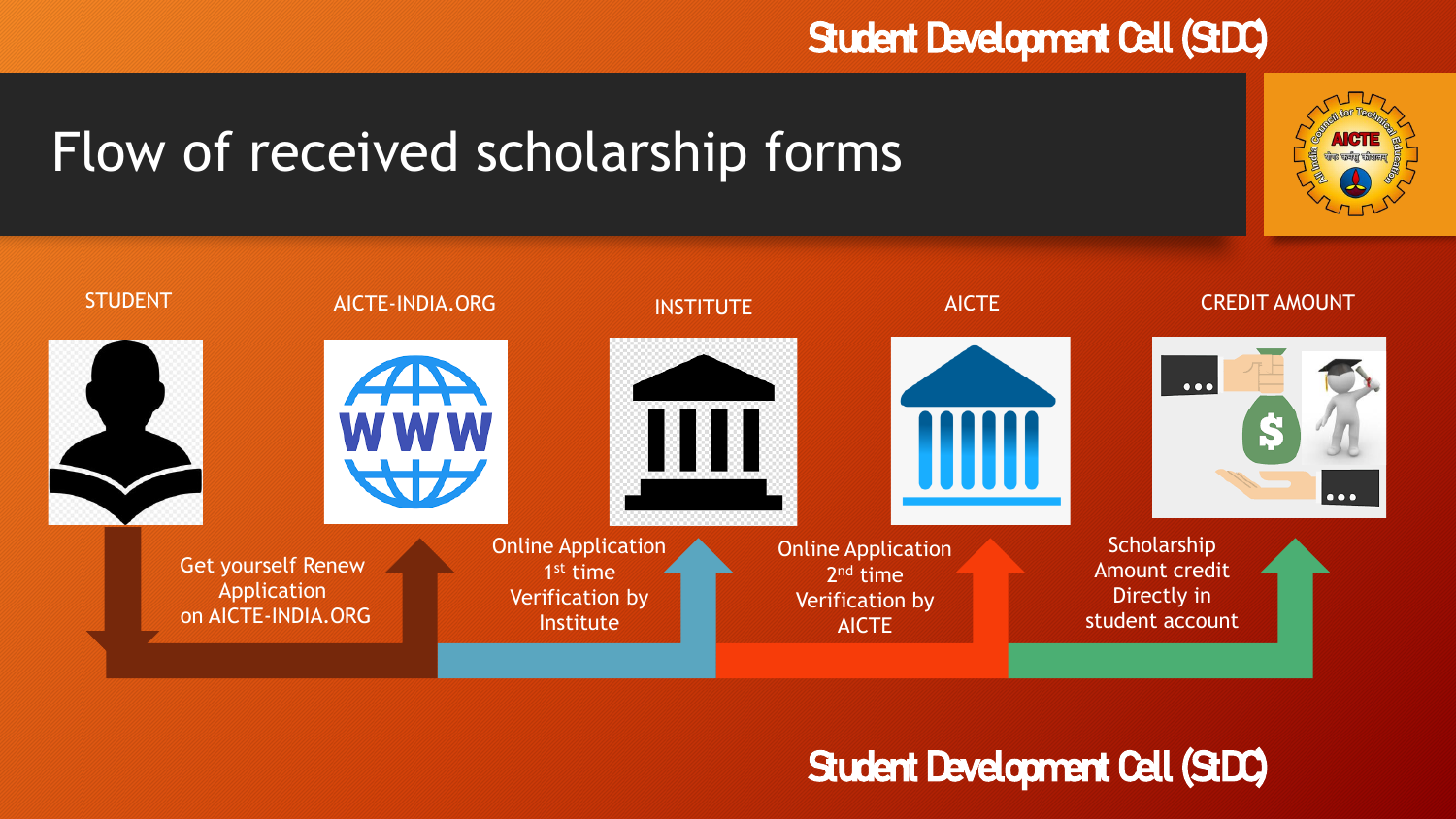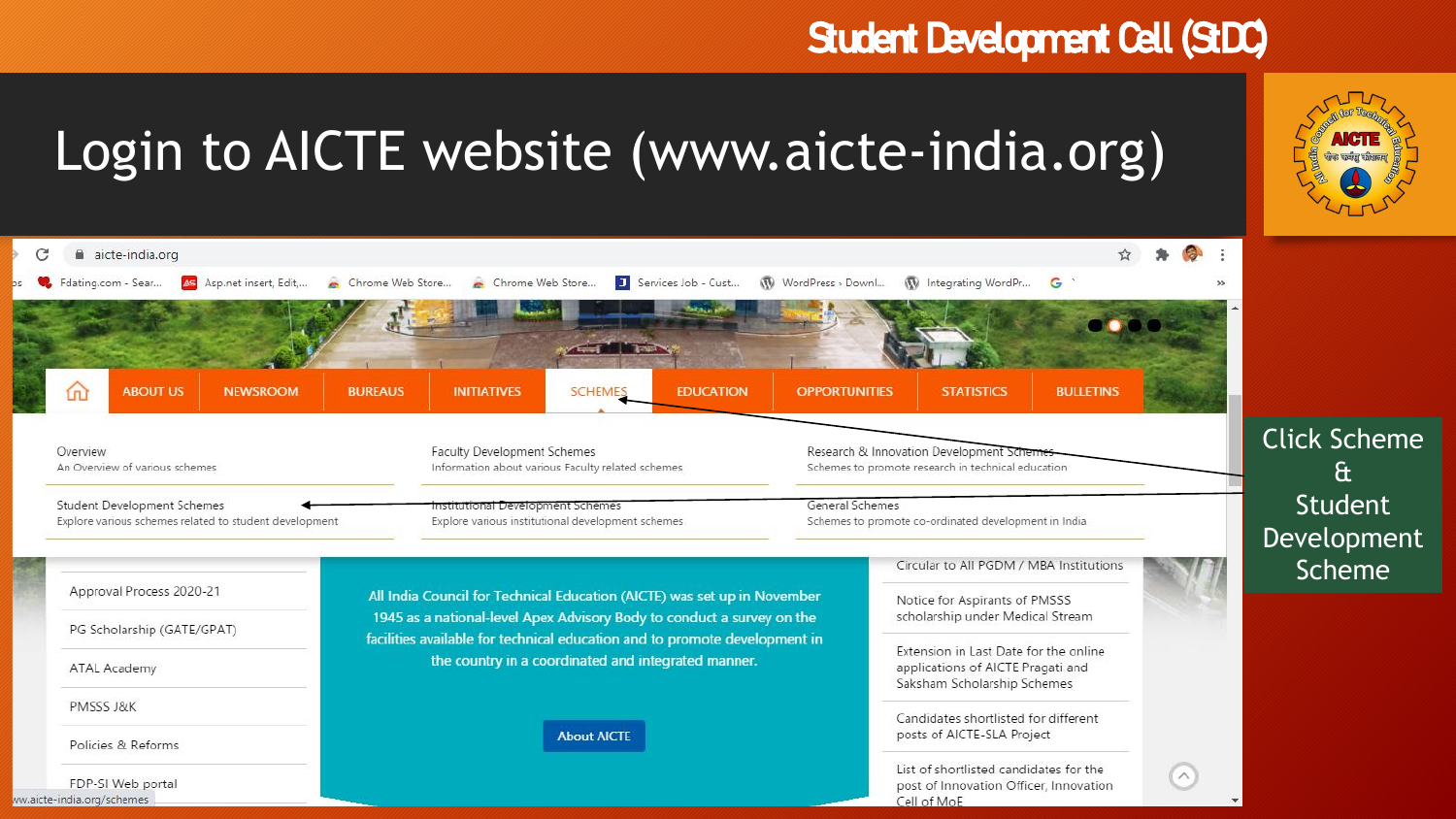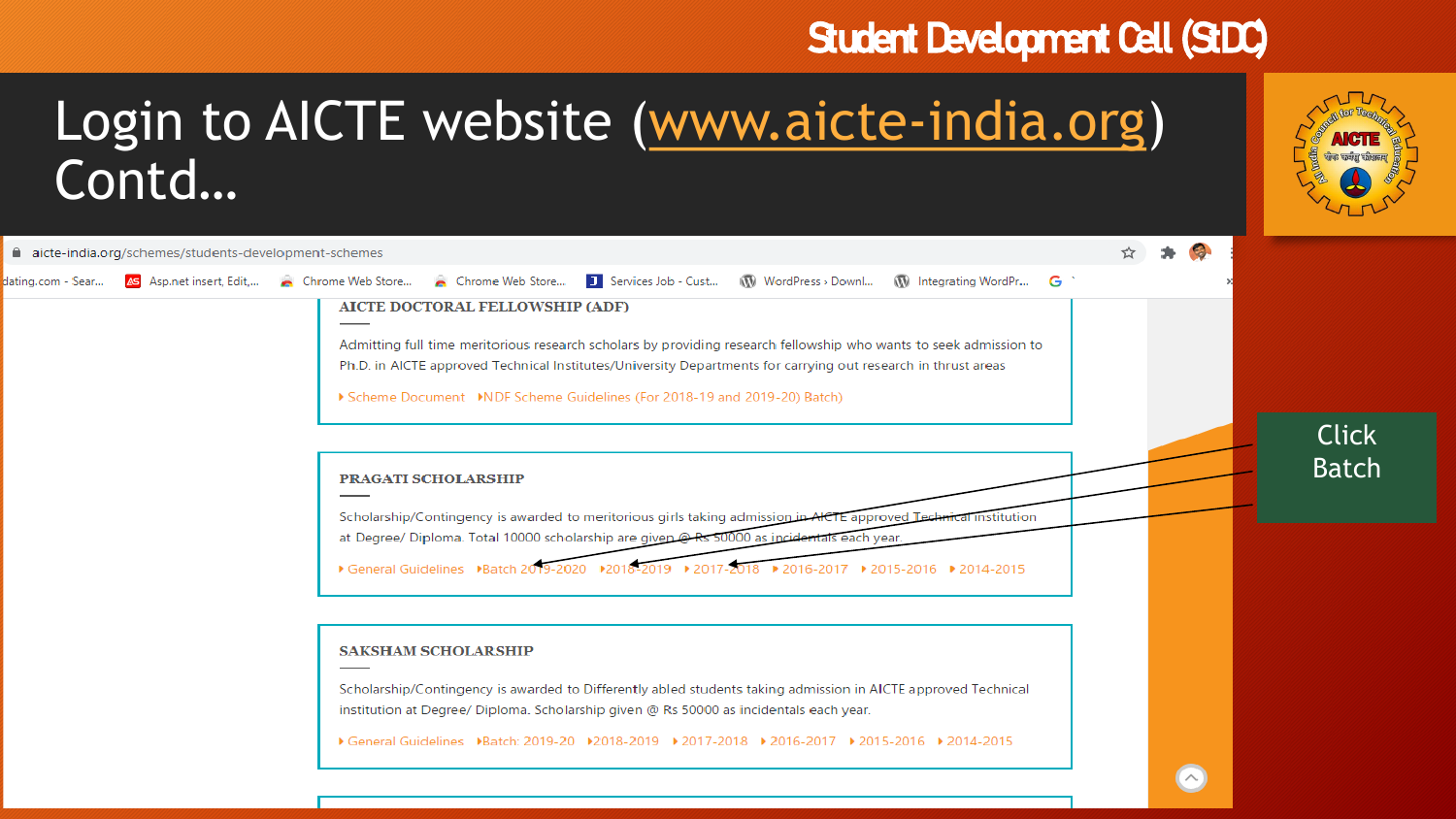

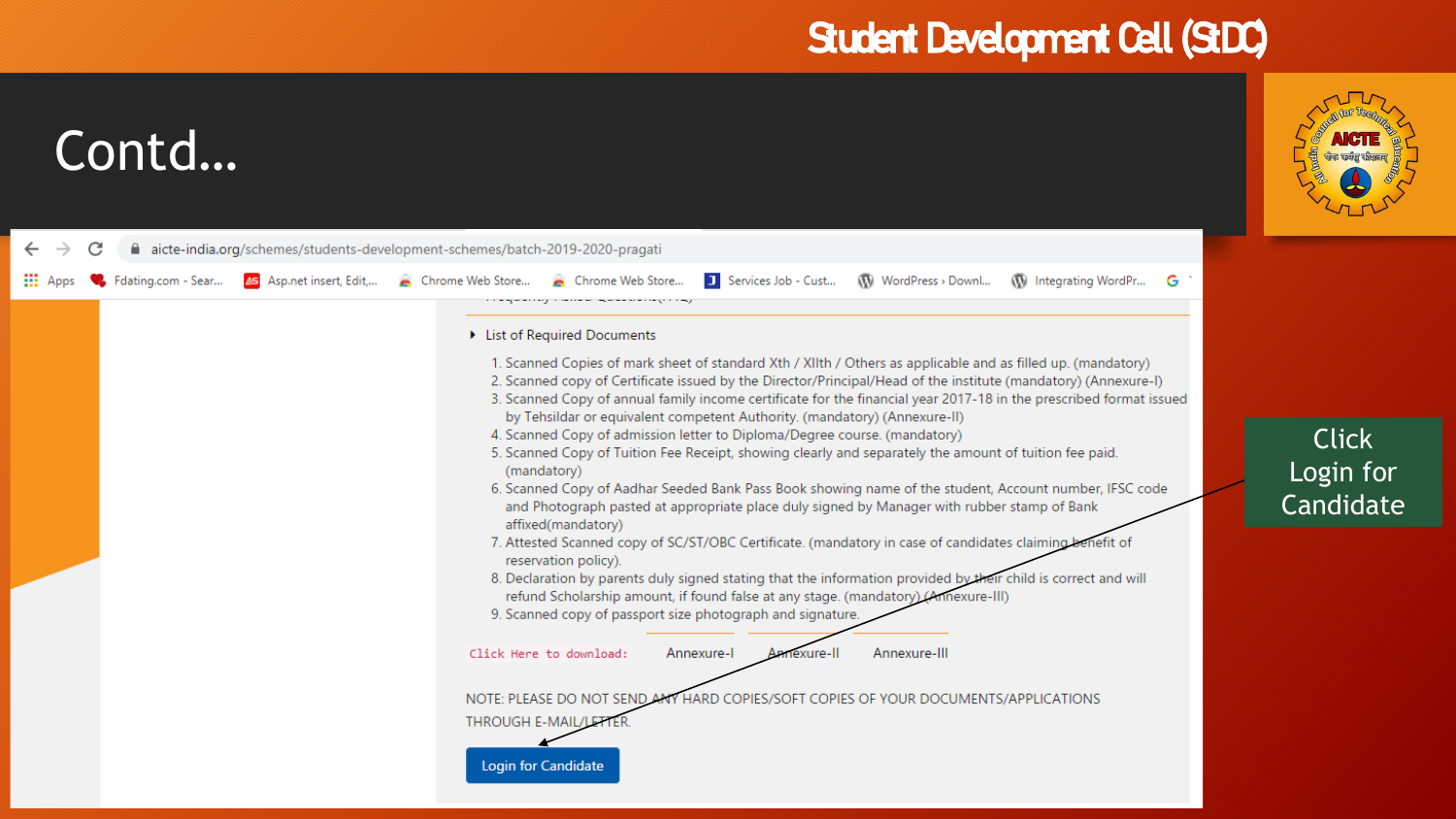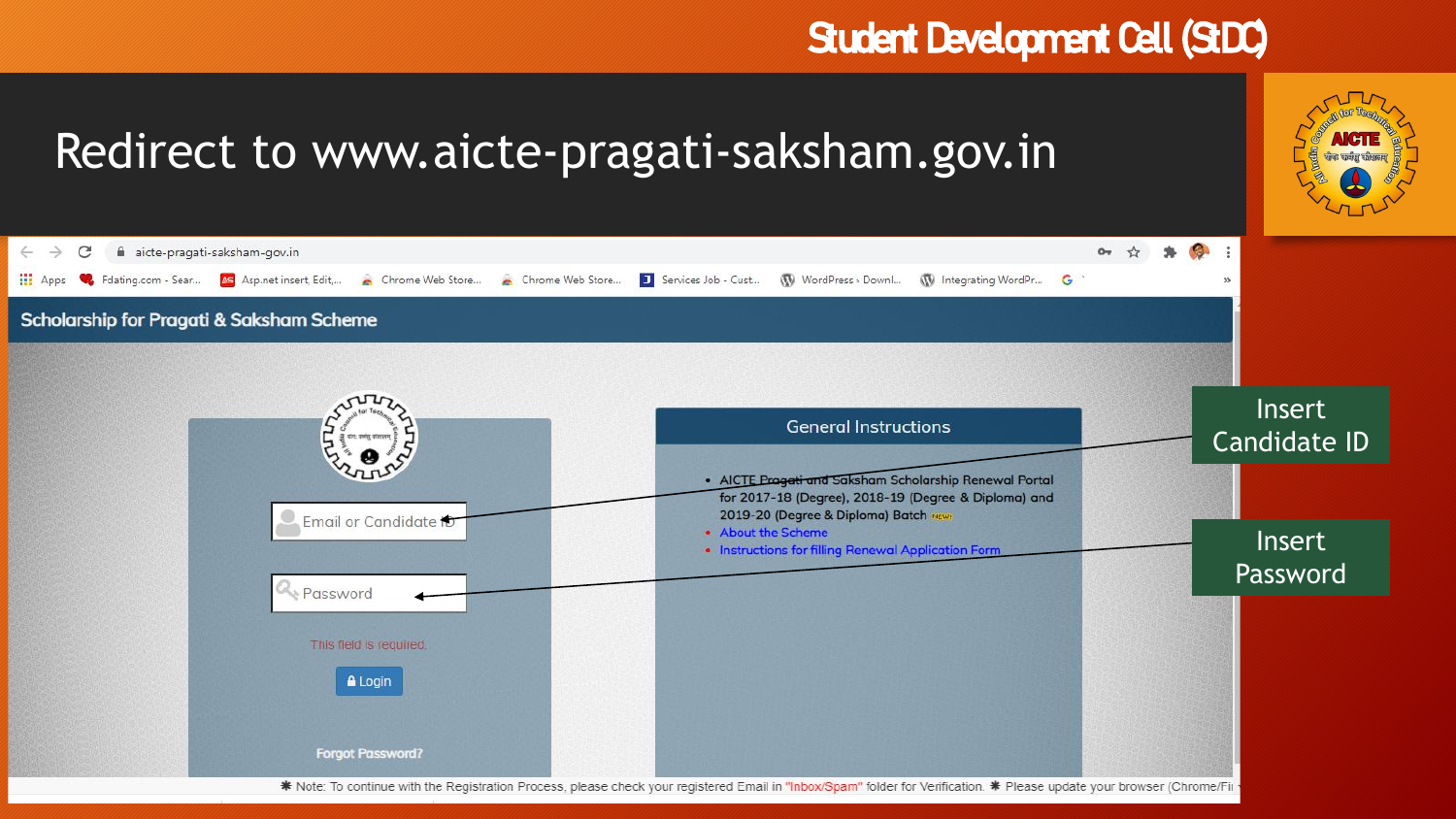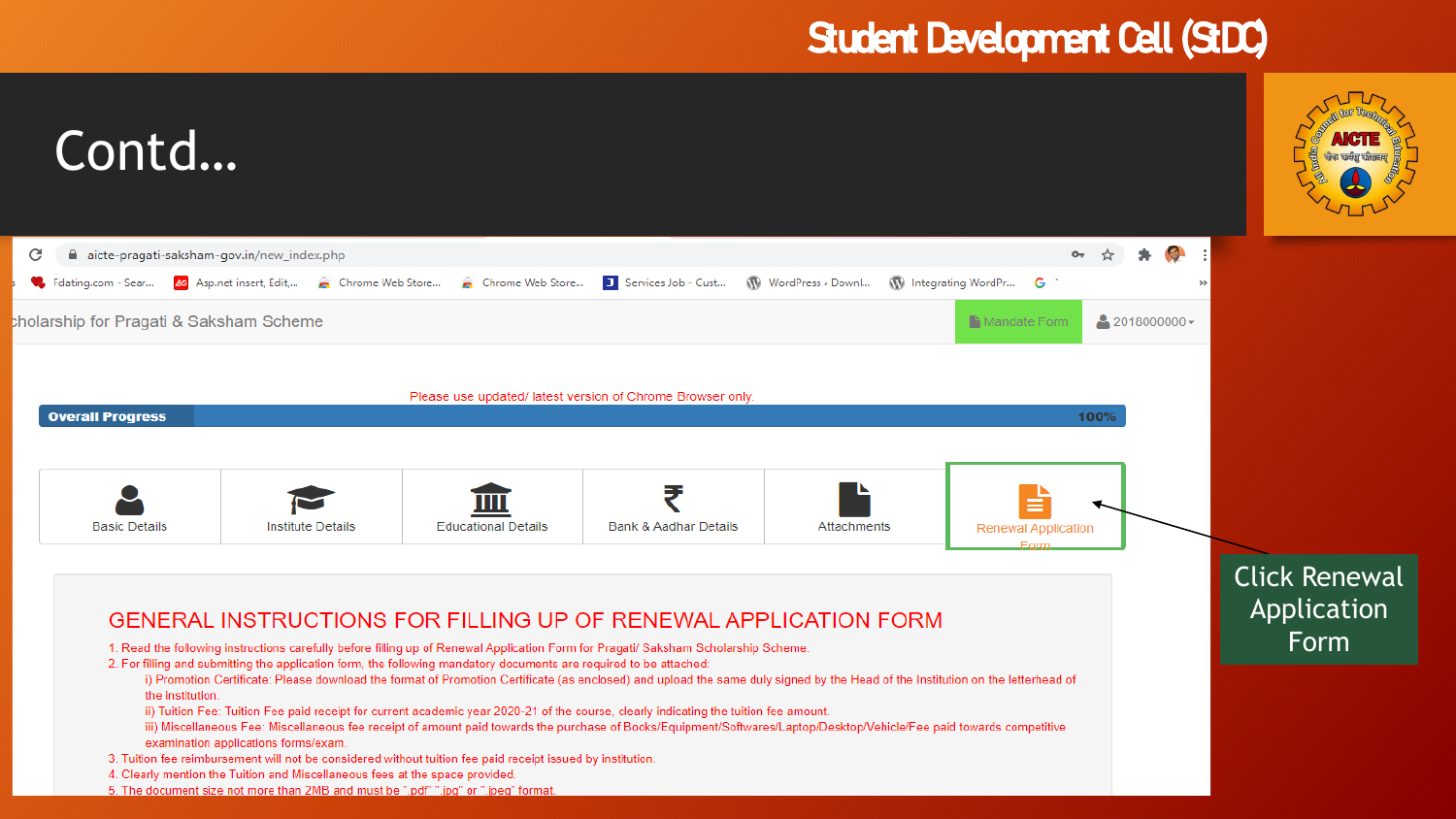

# Contd…

| $\leftarrow$<br>$\rightarrow$<br>C | aicte-pragati-saksham-gov.in/new_index.php                  |                                             |                                                                                  |                                        |                   |                               |                           | $O_T$           |                |                                                             |  |
|------------------------------------|-------------------------------------------------------------|---------------------------------------------|----------------------------------------------------------------------------------|----------------------------------------|-------------------|-------------------------------|---------------------------|-----------------|----------------|-------------------------------------------------------------|--|
| <b>III</b> Apps                    | Fdating.com - Sear<br>AS Asp.net insert, Edit,              | Chrome Web Store                            | Chrome Web Store                                                                 | Services Job - Cust                    | WordPress > Downl | W Integrating WordPr <b>G</b> |                           |                 |                | $\gg$                                                       |  |
|                                    | Scholarship for Pragati & Saksham Scheme                    |                                             |                                                                                  |                                        |                   |                               | <sup>1</sup> Mandate Form |                 | $2018000000 -$ |                                                             |  |
|                                    | Tuition Fees for 2020-21 (First Half):                      |                                             | 500                                                                              |                                        |                   |                               |                           |                 |                |                                                             |  |
|                                    | Tuition Fees for 2020-21 (Second Half):                     |                                             | 500                                                                              |                                        |                   |                               |                           |                 |                | Download format                                             |  |
|                                    |                                                             | <b>Total Tuition Fee:</b>                   | 1000                                                                             |                                        |                   |                               |                           |                 |                | of Promotion                                                |  |
|                                    | <b>Miscellaneous Fee:</b>                                   | 123                                         |                                                                                  |                                        |                   |                               |                           | certificate and |                |                                                             |  |
|                                    | Click here to download the Format for Promotion Certificate |                                             |                                                                                  |                                        |                   | <b>Preview</b>                |                           | <b>Uploaded</b> |                | get it verified by<br>your institute on<br>the letter head. |  |
|                                    | Promotion Certificate:*                                     | <b>Promotion Certificate</b>                | <b>Browse</b>                                                                    |                                        |                   | $\bullet$                     |                           |                 |                | <b>Upload signed</b><br>copy under                          |  |
|                                    |                                                             |                                             |                                                                                  | Upload Tuition Fee Receipt for 2020-21 |                   |                               |                           |                 |                | promotion                                                   |  |
|                                    | <b>Tuition Fee Receipt:*</b>                                | <b>Tuition Fee Receipt</b><br><b>Browse</b> |                                                                                  | $\circledcirc$                         |                   |                               |                           | certificate     |                |                                                             |  |
|                                    |                                                             |                                             | Upload Miscellaneous Fee Receipt for 2020-21<br><b>Miscellaneous Fee Receipt</b> |                                        |                   | <b>Browse</b>                 |                           |                 |                |                                                             |  |
|                                    | <b>Miscellaneous Fee Receipt:*</b>                          |                                             |                                                                                  |                                        |                   |                               |                           |                 |                |                                                             |  |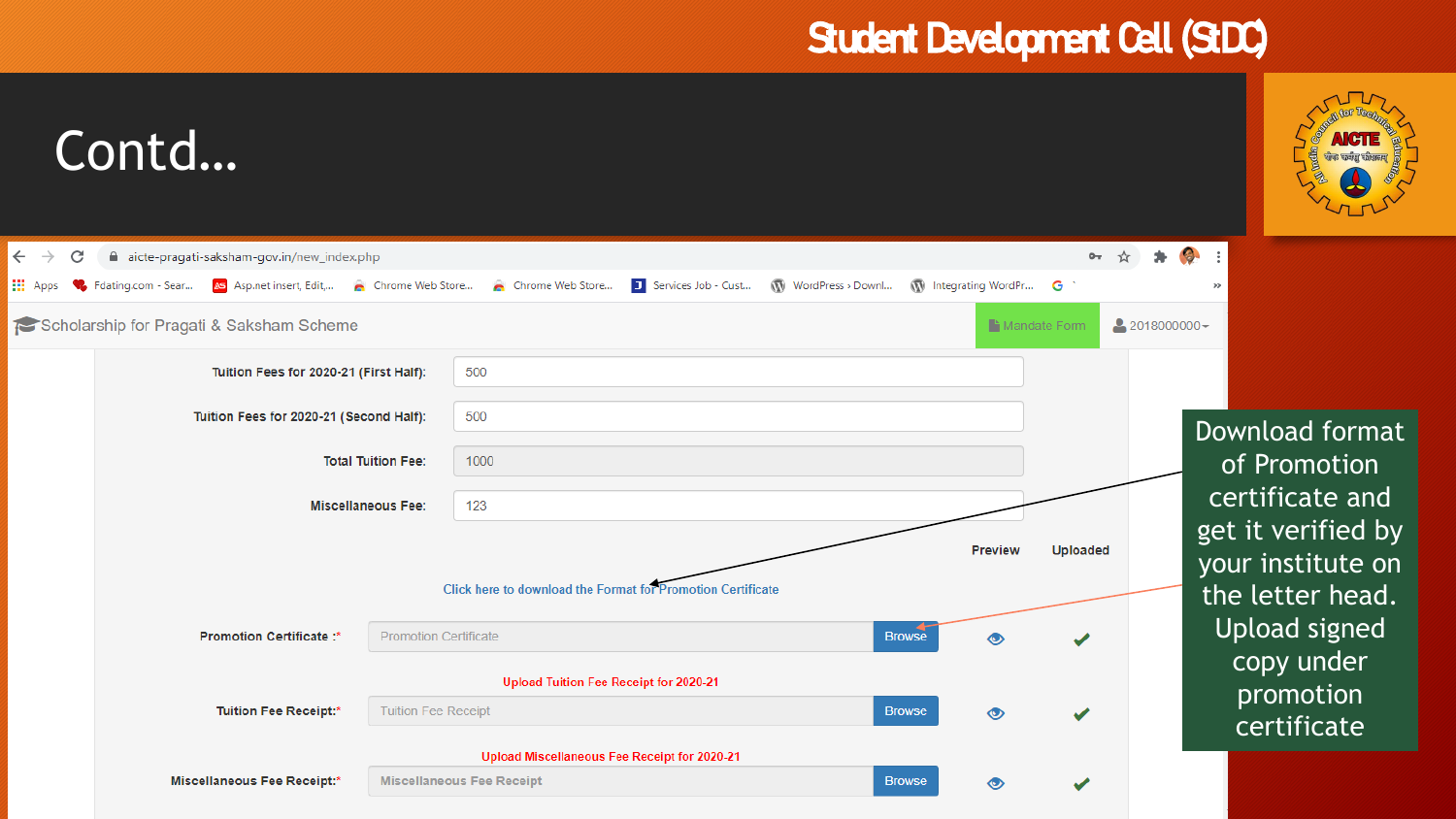| Contd                                                      |                                                        |                              |                                                                                       |                                             |              |                                      |                          |  |  |  |
|------------------------------------------------------------|--------------------------------------------------------|------------------------------|---------------------------------------------------------------------------------------|---------------------------------------------|--------------|--------------------------------------|--------------------------|--|--|--|
| $\leftarrow$<br>C<br>$\rightarrow$                         | aicte-pragati-saksham-gov.in/new_index.php             |                              |                                                                                       |                                             | $O_T$        |                                      |                          |  |  |  |
| <b>III</b> Apps                                            | Fdating.com - Sear                                     |                              | Services Job - Cust<br>As Asp.net insert, Edit, A Chrome Web Store A Chrome Web Store | WordPress > Downl<br>W Integrating WordPr G |              | $\rightarrow$                        |                          |  |  |  |
|                                                            | Scholarship for Pragati & Saksham Scheme               |                              |                                                                                       |                                             | Mandate Form | $2018000000 -$                       |                          |  |  |  |
|                                                            | Tuition Fees for 2020-21 (First Half):                 |                              | 500                                                                                   |                                             |              |                                      |                          |  |  |  |
|                                                            | Tuition Fees for 2020-21 (Second Half):                |                              | 500                                                                                   |                                             |              |                                      |                          |  |  |  |
|                                                            | <b>Total Tuition Fee:</b><br><b>Miscellaneous Fee:</b> |                              | 1000                                                                                  |                                             |              |                                      |                          |  |  |  |
|                                                            |                                                        |                              | 123                                                                                   |                                             |              |                                      |                          |  |  |  |
|                                                            |                                                        |                              | <b>Preview</b><br><b>Click here to download the Format for Promotion Certificate</b>  |                                             |              | <b>Uploaded</b>                      | Upload all<br>documents. |  |  |  |
|                                                            | Promotion Certificate:*                                | <b>Promotion Certificate</b> |                                                                                       |                                             |              | <b>Receipts related</b><br>to Laptop |                          |  |  |  |
|                                                            |                                                        |                              | Upload Tuition Fee Receipt for 2020-21                                                |                                             |              | purchase, Books                      |                          |  |  |  |
| <b>Tuition Fee Receipt:*</b><br><b>Tuition Fee Receipt</b> |                                                        |                              |                                                                                       |                                             |              | etc must have                        |                          |  |  |  |
|                                                            |                                                        |                              | Upload Miscellaneous Fee Receipt for 2020-21                                          |                                             |              | GST number on                        |                          |  |  |  |
|                                                            | <b>Miscellaneous Fee Receipt:*</b>                     |                              | <b>Miscellaneous Fee Receipt</b>                                                      | <b>Browse</b>                               |              |                                      | it.                      |  |  |  |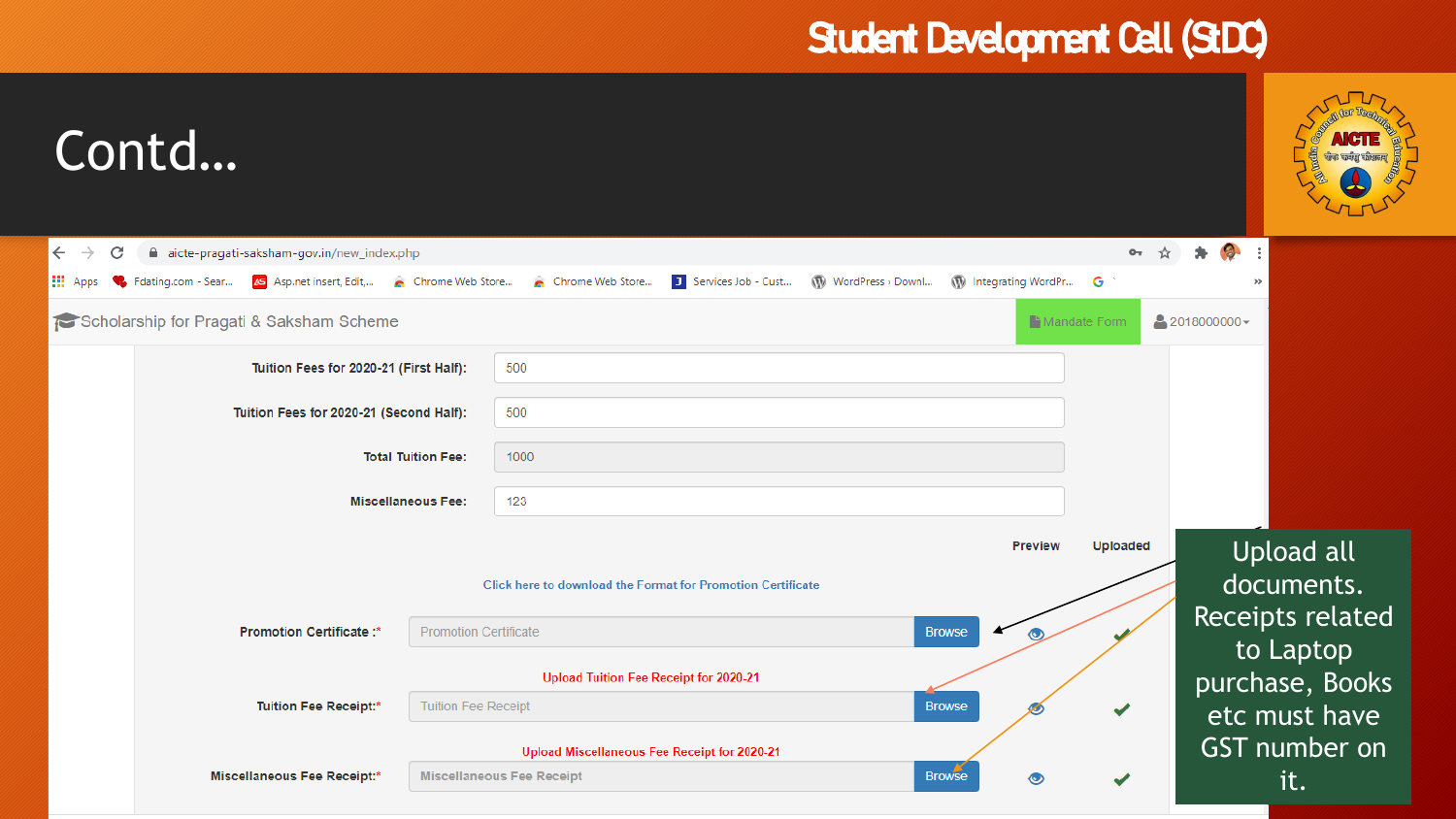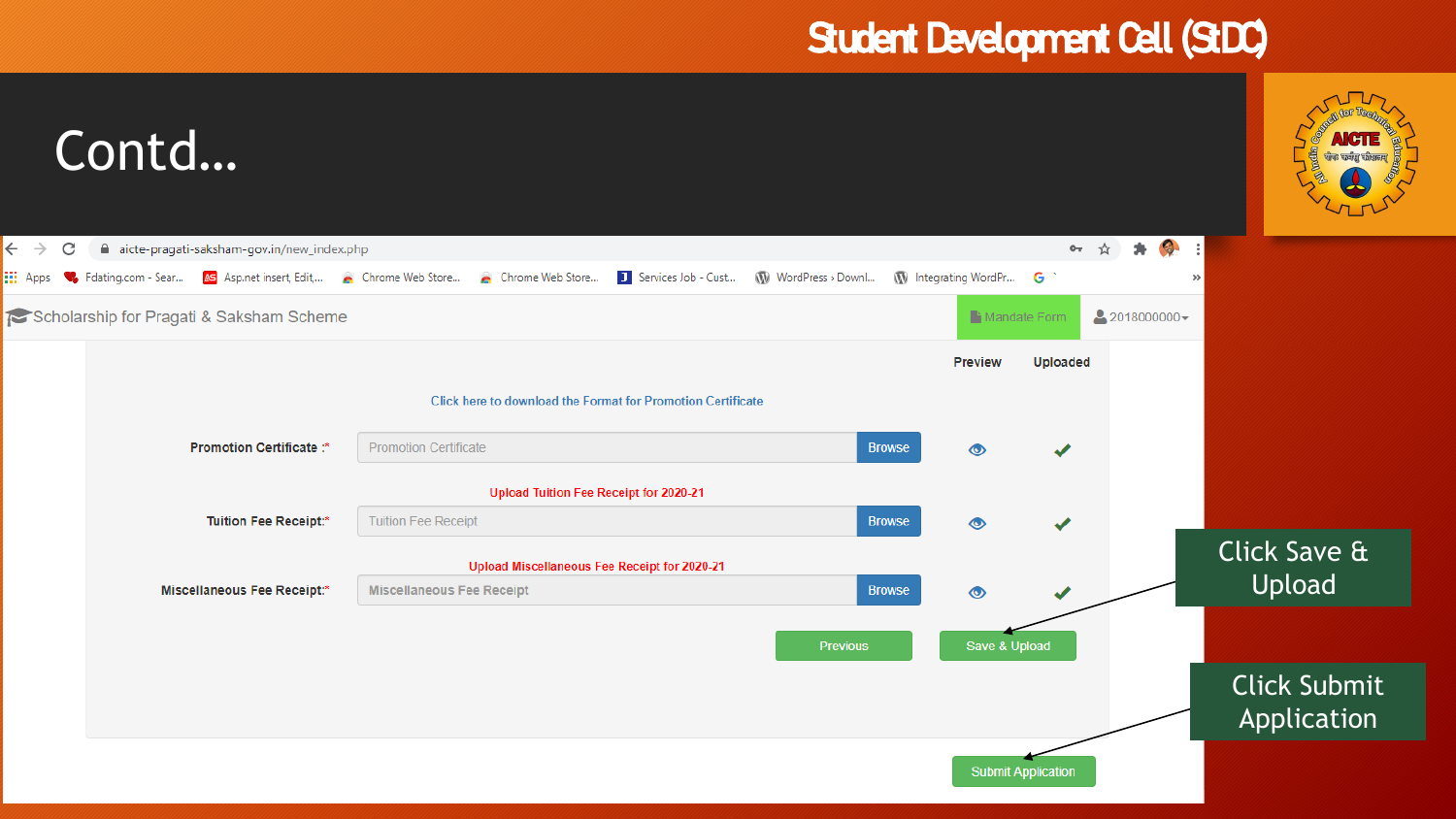# **Queries, if any ?**





 $\frac{1}{2}$ 

#### **Send queries on email**

For Pragati Scheme - [pragati@aicte-india.org](mailto:pragati@aicte-india.org) For Saksham Scheme- [saksham](mailto:pragatisaksham@aicte-india.org)[@aicte-india.or](mailto:pragati@aicte-india.org)[g](mailto:pragatisaksham@aicte-india.org) Contact No.: 011-29581118



**For more details, please visit**

[https://www.aicte-india.org/schemes/students](https://www.aicte-india.org/schemes/students-development-schemes)development-schemes